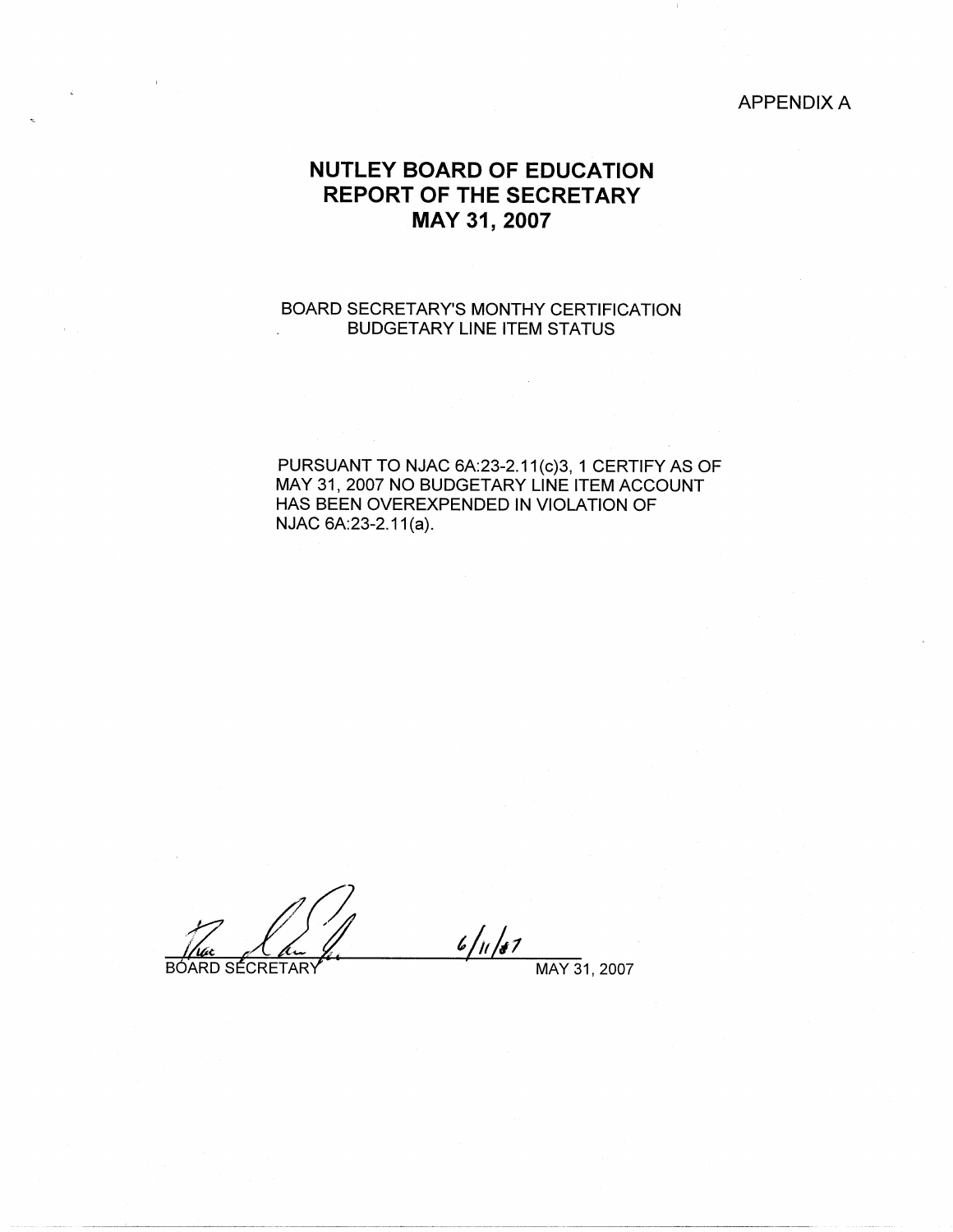$\pm$ 

**Starting date 7/1/2006 Ending date 5/31/2007 Fund: 10 GENERAL CURRENT EXPENSE** 

| Assets:     | <b>Assets and Resources</b>                 |                   |                |
|-------------|---------------------------------------------|-------------------|----------------|
| 101         | Cash in bank                                |                   | \$2,729,906.72 |
| $102 - 106$ | Cash Equivalents                            |                   | \$3,900.00     |
| 111         | Investments                                 |                   | \$0.00         |
| 116         | Capital Reserve Account                     |                   | \$106,002.88   |
| 121         | Tax levy Receivable                         |                   | \$0.00         |
|             | Accounts Receivable:                        |                   |                |
| 132         | Interfund                                   | \$1,734.85        |                |
| 141         | Intergovernmental - State                   | (\$319, 132.88)   |                |
| 142         | Intergovernmental - Federal                 | \$0.00            |                |
| 143         | Intergovernmental - Other                   | (\$10, 124.52)    |                |
| 153, 154    | Other (net of estimated uncollectable of \$ | (\$45,209.03)     | (\$372,731.58) |
|             | Loans Receivable:                           |                   |                |
| 131         | Interfund                                   | \$0.00            |                |
| 151, 152    | Other (Net of estimated uncollectable of \$ | \$0.00            | \$0.00         |
|             | <b>Other Current Assets</b>                 |                   | \$0.00         |
|             | <b>Resources:</b>                           |                   |                |
| 301         | <b>Estimated revenues</b>                   | \$46,697,423.00   |                |
| 302         | Less revenues                               | (\$42,239,860.70) | \$4,457,562.30 |
|             | <b>Total assets and resources</b>           |                   | \$6,924,640.32 |
|             | <b>Liabilities and fund equity</b>          |                   |                |
|             | Liabilities:                                |                   |                |
|             |                                             |                   |                |
| 411         | Intergovernmental accounts payable - state  |                   | \$0.00         |
| 421         | Accounts payable                            |                   | \$190,053.32   |
| 431         | Contracts payable                           |                   | \$0.00         |
| 451         | Loans payable                               |                   | \$0.00         |
| 481         | Deferred revenues                           |                   | \$0.00         |
|             | Other current liabilities                   |                   | \$354,893.34   |
|             | <b>Total liabilities</b>                    |                   | \$544,946.66   |

**\$544,946.66**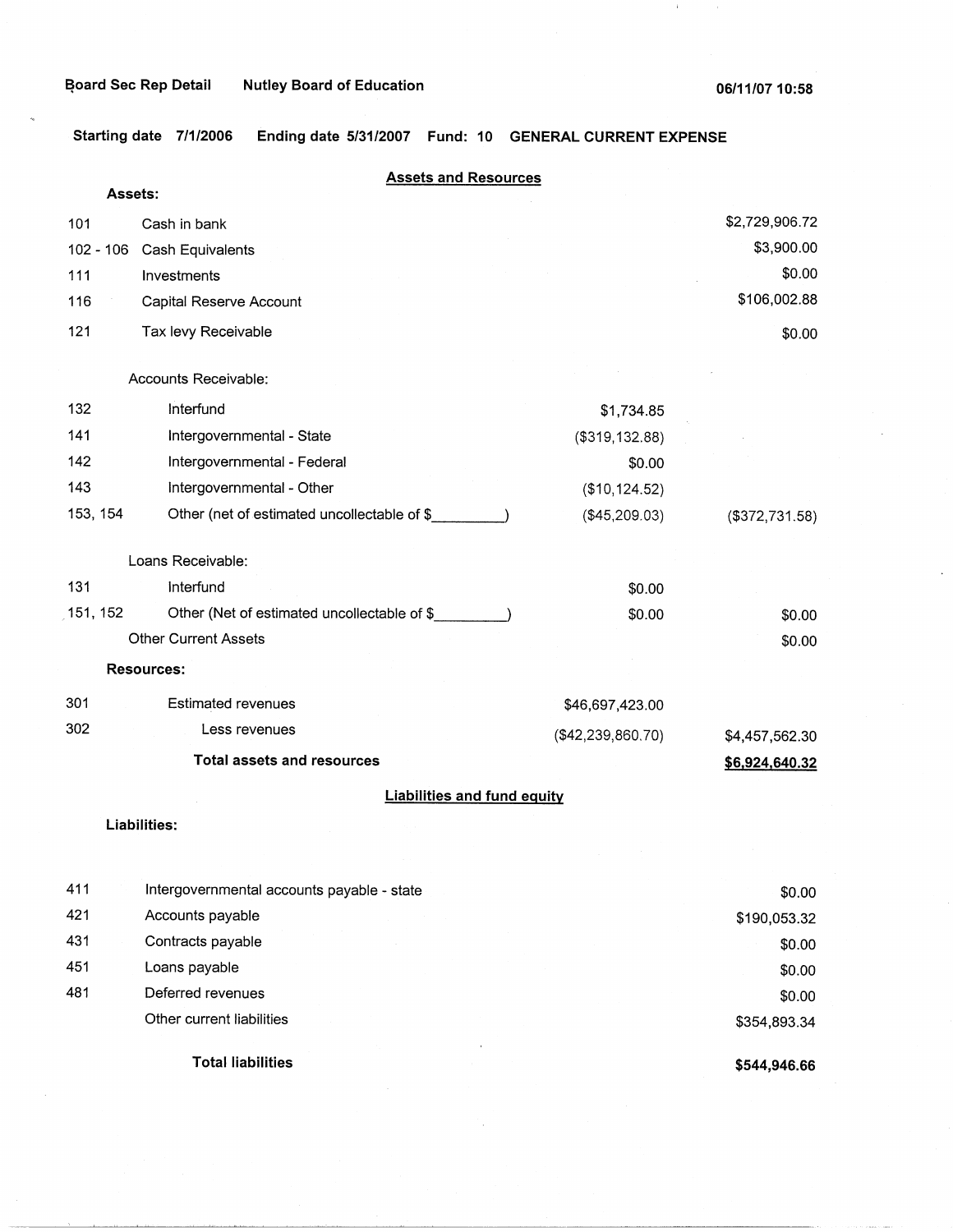**Starting date 7/1/2006 Ending date 5/31/2007 Fund: 10 GENERAL CURRENT EXPENSE** 

#### **Fund Balance:**

Appropriated:

| 753,754         | Reserve for encumbrances                               |                   |                   | \$4,470,381.54   |                |
|-----------------|--------------------------------------------------------|-------------------|-------------------|------------------|----------------|
| 761             | Capital reserve account - July                         |                   |                   | \$96,659.91      |                |
| 604             | Add: Increase in capital reserve                       |                   |                   | \$0.00           |                |
| 307             | Less: Budgeted w/d from capital reserve eligible costs |                   |                   | \$0.00           |                |
| 309             | Less: Budgeted w/d from capital reserve excess costs   |                   |                   | \$0.00           | \$96,659.91    |
| 762             | Adult education programs                               |                   |                   | \$0.00           |                |
| 751,752,76x     | Other reserves                                         |                   |                   | \$0.00           |                |
| 601             | Appropriations                                         |                   | \$48,000,840.51   |                  |                |
| 602             | Less: Expenditures                                     | (\$42,940,483.09) |                   |                  |                |
|                 | Encumbrances                                           | (\$4,470,381.54)  | (\$47,410,864.63) | \$589,975.88     |                |
|                 | Total appropriated                                     |                   |                   | \$5,157,017.33   |                |
| Unappropriated: |                                                        |                   |                   |                  |                |
| 770             | Fund balance, July 1                                   |                   |                   | \$2,240,778.68   |                |
| 303             | Budgeted fund balance                                  |                   |                   | (\$1,018,102.35) |                |
|                 | Total fund balance                                     |                   |                   |                  | \$6,379,693.66 |
|                 | <b>Total liabilities and fund equity</b>               |                   |                   |                  | \$6,924,640.32 |

### **Recapitulation of Budgeted Fund Balance:**

|                                    | <b>Budgeted</b>   | <b>Actual</b>     | Variance          |
|------------------------------------|-------------------|-------------------|-------------------|
| Appropriations                     | \$48,000,840.51   | \$47,410,864.63   | \$589,975.88      |
| Revenues                           | (\$46,697,423.00) | (\$42,239,860.70) | (\$4,457,562.30)  |
| Subtotal                           | \$1,303,417.51    | \$5,171,003.93    | (\$3,867,586.42)  |
| Change in capital reserve account: |                   |                   |                   |
| Plus - Increase in reserve         | \$0.00            | \$9,342.97        | (S9, 342.97)      |
| Less - Withdrawal from reserve     | \$0.00            | \$0.00            |                   |
| Subtotal                           | \$1,303,417.51    | \$5,180,346.90    | ( \$3,876,929.39) |
| Less: Adjustment for prior year    | (\$285,315.16)    | (\$285,315.16)    |                   |
| Budgeted fund balance              | \$1,018,102.35    | \$4,895,031.74    | ( \$3,876,929.39) |
|                                    |                   |                   |                   |

*t?~* 

Board Secretary

 $6/11/107$  $\overline{$  Date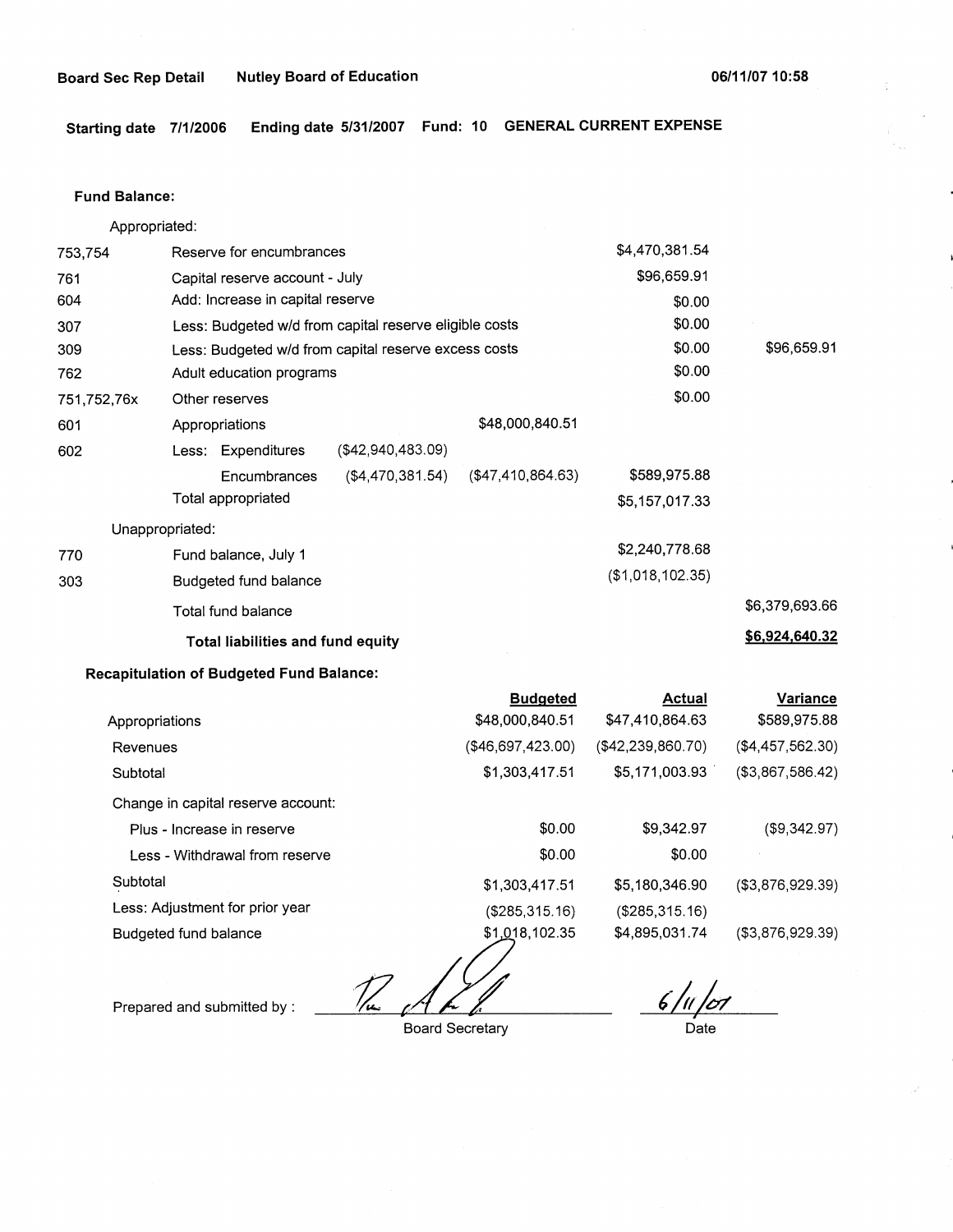$\pm$ 

**Starting date 7/1/2006 Ending date 5/31/2007 Fund: 20 SPECIAL REVENUE FUNDS** 

| <b>Assets and Resources</b> |                                             |                  |                |  |
|-----------------------------|---------------------------------------------|------------------|----------------|--|
| Assets:                     |                                             |                  |                |  |
| 101                         | Cash in bank                                |                  | \$405,386.56   |  |
| 102 - 106                   | Cash Equivalents                            |                  | \$0.00         |  |
| 111                         | Investments                                 |                  | \$0.00         |  |
| 116                         | Capital Reserve Account                     |                  | \$0.00         |  |
| 121                         | Tax levy Receivable                         |                  | \$0.00         |  |
|                             | Accounts Receivable:                        |                  |                |  |
| 132                         | Interfund                                   | \$0.00           |                |  |
| 141                         | Intergovernmental - State                   | \$694.07         |                |  |
| 142                         | Intergovernmental - Federal                 | \$440.96         |                |  |
| 143                         | Intergovernmental - Other                   | \$0.00           |                |  |
| 153, 154                    | Other (net of estimated uncollectable of \$ | \$0.00           | \$1,135.03     |  |
|                             | Loans Receivable:                           |                  |                |  |
| 131                         | Interfund                                   | \$0.00           |                |  |
| 151, 152                    | Other (Net of estimated uncollectable of \$ | \$0.00           | \$0.00         |  |
|                             | <b>Other Current Assets</b>                 |                  | \$0.00         |  |
|                             | <b>Resources:</b>                           |                  |                |  |
| 301                         | <b>Estimated revenues</b>                   | \$2,203,076.00   |                |  |
| 302                         | Less revenues                               | (\$1,450,064.75) | \$753,011.25   |  |
|                             | <b>Total assets and resources</b>           |                  | \$1,159,532.84 |  |
|                             | <b>Liabilities and fund equity</b>          |                  |                |  |
|                             | Liabilities:                                |                  |                |  |
| 411                         | Intergovernmental accounts payable - state  |                  | \$3,603.26     |  |
| 421                         | Accounts payable                            |                  | \$3,889.93     |  |
| 431                         | Contracts payable                           |                  | \$0.00         |  |
| 451                         | Loans payable                               |                  | \$0.00         |  |

481 Deferred revenues Other current liabilities

**Total liabilities** 

**\$124,932.73** 

\$117,051.44 \$388.10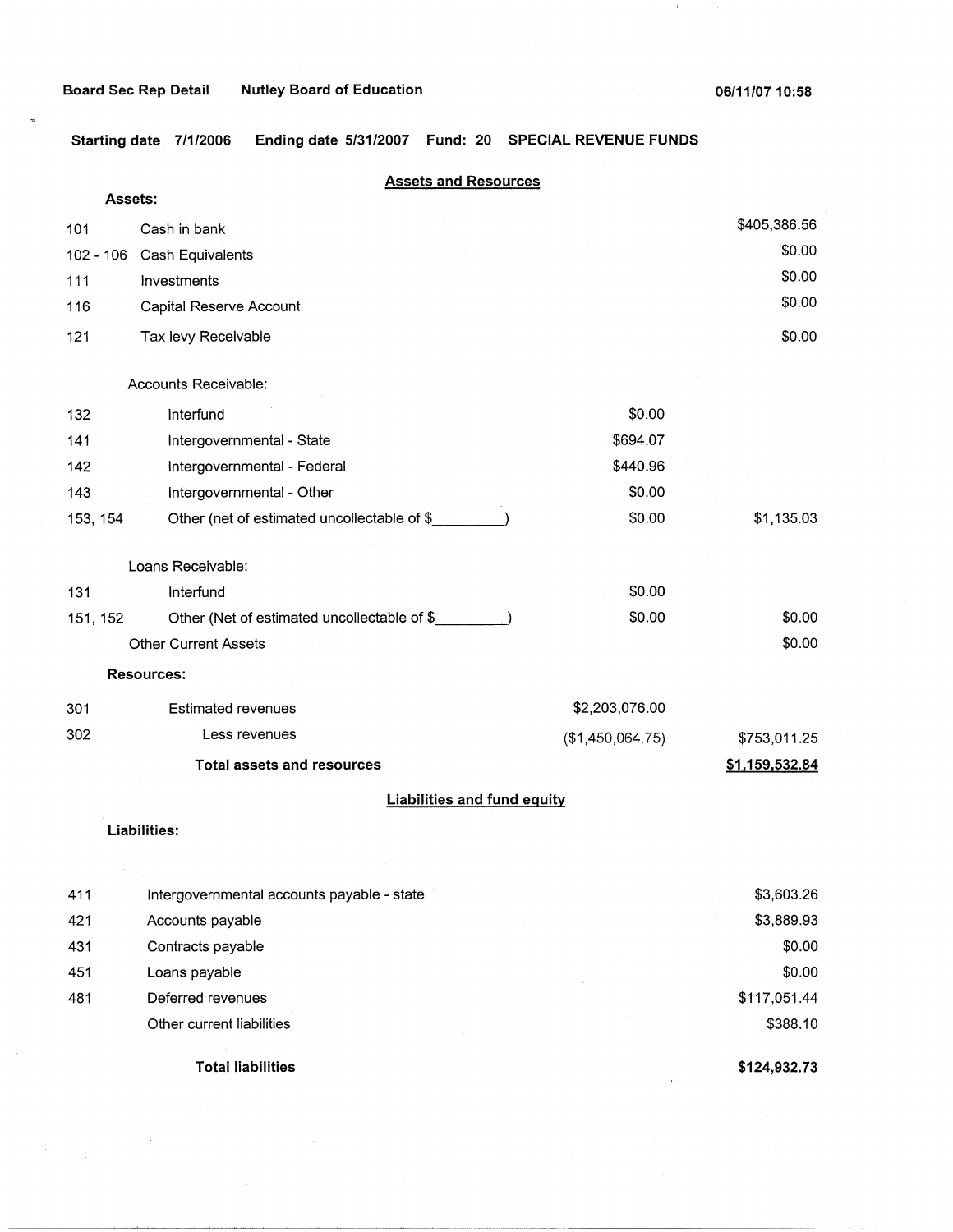**Starting date 7/1/2006 Ending date 5/31/2007 Fund: 20 SPECIAL REVENUE FUNDS** 

## **Fund Balance:**

753,754 761 604 Appropriated: Reserve for encumbrances Capital reserve account - July Add: Increase in capital reserve 307 309 762 751,752,76x 601 Less: Budgeted w/d from capital reserve eligible costs Less: Budgeted w/d from capital reserve excess costs Adult education programs 602 770 303 Other reserves Appropriations Less: Expenditures **Encumbrances** Total appropriated Unappropriated: Fund balance, July 1 Budgeted fund balance Total fund balance (\$1,341,594.82) (\$48,347.37) \$2,555,916.22 (\$1,389,942.19) **Total liabilities and fund equity Recapitulation of Budgeted Fund Balance:**  Appropriations Revenues **Subtotal Budgeted**  \$2,555,916.22 (\$2,203,076.00) \$352,840.22 \$48,347.37 \$0.00 \$0.00 \$0.00 \$0.00 \$0.00 \$0.00 \$1,165,974.03 \$1,214,321.40 \$163,270.43 (\$342,991.72) **Actual**  \$1,389,942.19 (\$1,450,064.75) (\$60,122.56) \$0.00 \$1,034,600.11 **\$1,159,532.84 Variance**  \$1,165,974.03 (\$753,011.25) \$412,962.78

Change in capital reserve account:

| Grange in Capital reserve account. |              |                  |              |
|------------------------------------|--------------|------------------|--------------|
| Plus - Increase in reserve         | \$0.00       | \$0.00           | \$0.00       |
| Less - Withdrawal from reserve     | \$0.00       | \$0.00           |              |
| Subtotal                           | \$352,840.22 | $($ \$60,122,56) | \$412,962.78 |
| Less: Adjustment for prior year    | (\$9,848.50) | (S9, 848.50)     |              |
| Budgeted fund balance              | \$342,991.72 | (\$69,971.06)    | \$412,962.78 |

12,991<br><u>12 A March Board</u> Secretary

Board Secretary

*6·/,./o7* 

Date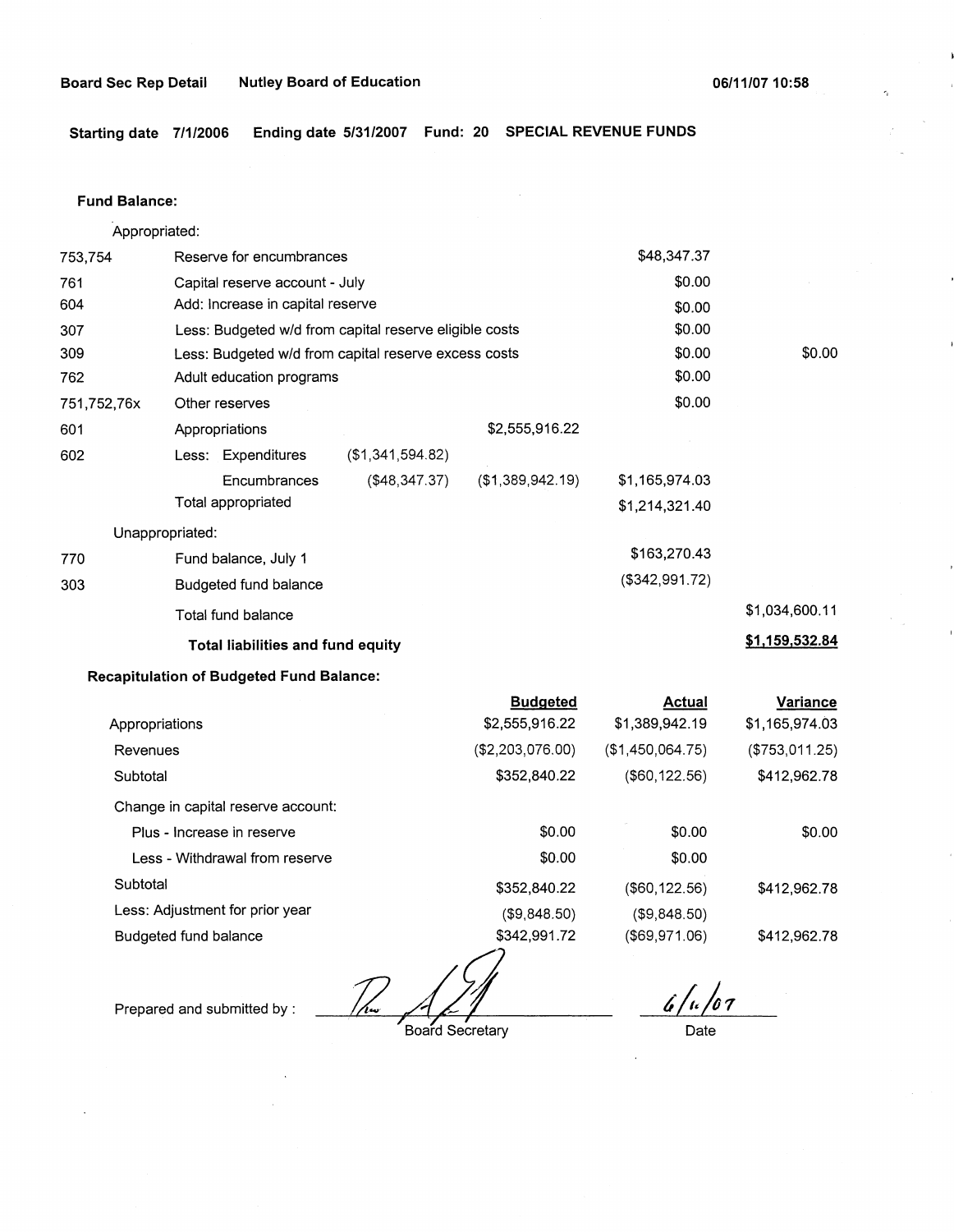$\pm$ 

**Starting date 7/1/2006 Ending date 5/31/2007 Fund: 30 CAPITAL PROJECTS FUNDS** 

| <b>Assets and Resources</b> |                                             |                  |                  |
|-----------------------------|---------------------------------------------|------------------|------------------|
| Assets:                     |                                             |                  |                  |
| 101                         | Cash in bank                                |                  | \$43,934.16      |
| $102 - 106$                 | Cash Equivalents                            |                  | \$0.00           |
| 111                         | Investments                                 |                  | \$0.00           |
| 116                         | Capital Reserve Account                     |                  | \$0.00           |
| 121                         | Tax levy Receivable                         |                  | \$0.00           |
|                             | Accounts Receivable:                        |                  |                  |
| 132                         | Interfund                                   | \$22,659.00      |                  |
| 141                         | Intergovernmental - State                   | \$8,900,787.64   |                  |
| 142                         | Intergovernmental - Federal                 | \$0.00           |                  |
| 143                         | Intergovernmental - Other                   | \$40,000.00      |                  |
| 153, 154                    | Other (net of estimated uncollectable of \$ | \$0.00           | \$8,963,446.64   |
|                             | Loans Receivable:                           |                  |                  |
| 131                         | Interfund                                   | \$0.00           |                  |
| 151, 152                    | Other (Net of estimated uncollectable of \$ | \$0.00           | \$0.00           |
|                             | <b>Other Current Assets</b>                 |                  | \$0.00           |
|                             | <b>Resources:</b>                           |                  |                  |
| 301                         | <b>Estimated revenues</b>                   | \$0.00           |                  |
| 302                         | Less revenues                               | (\$7,015,683.60) | (\$7,015,683.60) |
|                             | <b>Total assets and resources</b>           |                  | \$1,991,697.20   |
|                             | <b>Liabilities and fund equity</b>          |                  |                  |
|                             | <b>Liabilities:</b>                         |                  |                  |
|                             |                                             |                  |                  |
| 411                         | Intergovernmental accounts payable - state  |                  | \$0.00           |
| 421                         | Accounts payable                            |                  | \$5,180.67       |
| 431                         | Contracts payable                           |                  | \$0.00           |
| 451                         | Loans payable                               |                  | \$0.00           |
| 481                         | Deferred revenues                           |                  | \$8,421,365.00   |
|                             | Other current liabilities                   |                  | \$23,481.48      |
|                             | <b>Total liabilities</b>                    |                  | \$8,450,027.15   |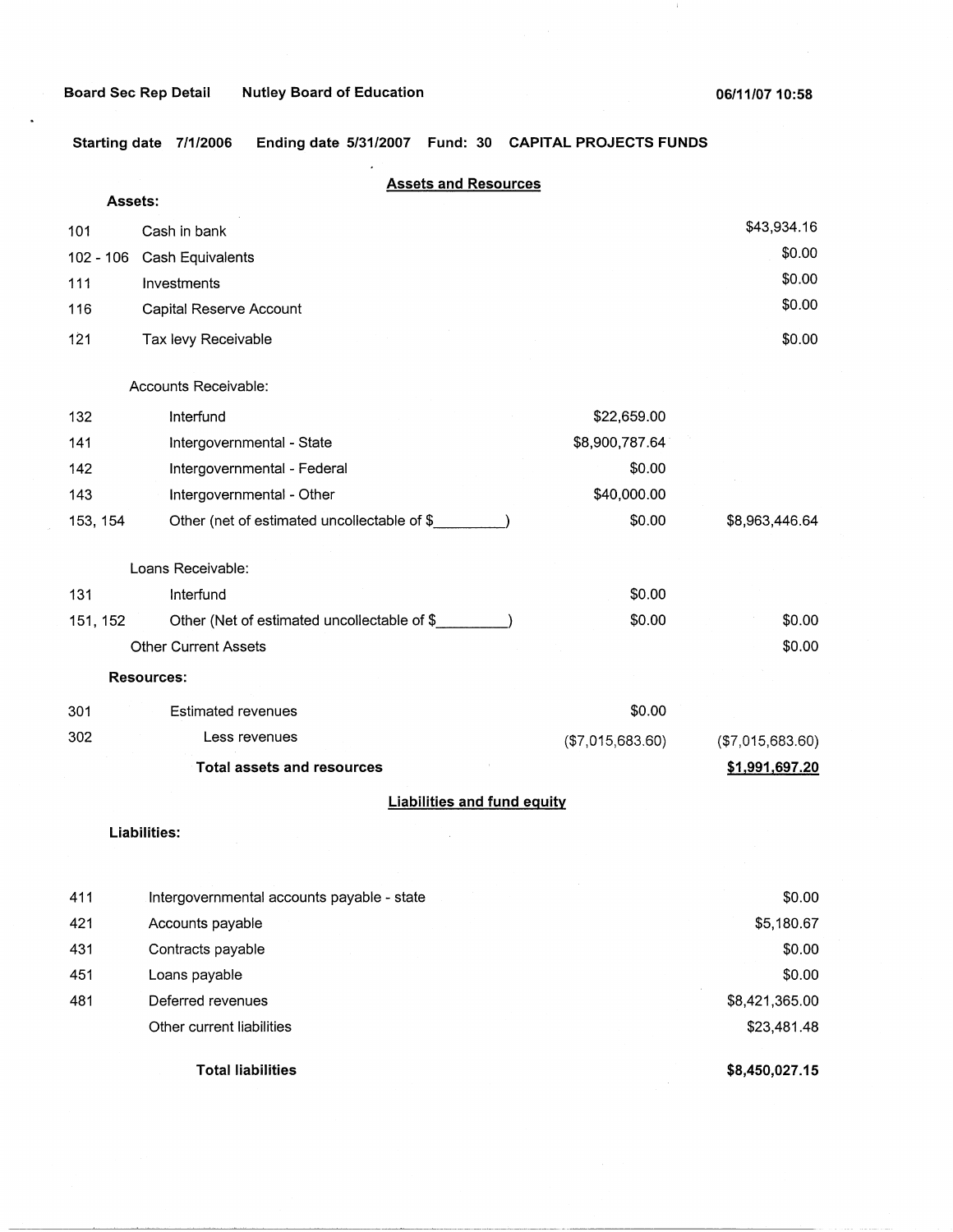**Starting date 7/1/2006 Ending date 5/31/2007 Fund: 30 CAPITAL PROJECTS FUNDS** 

#### **Fund Balance:**

753,754 761 604 Appropriated: Reserve for encumbrances Capital reserve account - July Add: Increase in capital reserve 307 309 762 751,752,76x 601 Less: Budgeted w/d from capital reserve eligible costs Less: Budgeted w/d from capital reserve excess costs Adult education programs 602 770 303 other reserves Appropriations \$54,919,603.57 Less: Expenditures (\$14,454,581.52) Encumbrances (\$4,825,145.73) (\$19,279,727.25) Total appropriated Unappropriated: Fund balance, July 1 Budgeted fund balance Total fund balance **Total liabilities and fund equity**  \$4,825,145.73 \$0.00 \$0.00 \$0.00 \$0.00 \$0.00 \$13,393,710.66 \$35,639,876.32 \$53,858,732.71 (\$21,232,162.72) (\$39,084,899.94) \$0.00 (\$6,458,329.95) **\$1,991,697.20** 

#### **Recapitulation of Budgeted Fund Balance:**

|                                    | <b>Budgeted</b>   | Actual            | <b>Variance</b> |
|------------------------------------|-------------------|-------------------|-----------------|
| Appropriations                     | \$54,919,603.57   | \$19,279,727.25   | \$35,639,876.32 |
| Revenues                           | \$0.00            | (\$7,015,683.60)  | \$7,015,683.60  |
| Subtotal                           | \$54,919,603.57   | \$12,264,043.65   | \$42,655,559.92 |
| Change in capital reserve account: |                   |                   |                 |
| Plus - Increase in reserve         | \$0.00            | \$0.00            | \$0.00          |
| Less - Withdrawal from reserve     | \$0.00            | \$0.00            |                 |
| Subtotal                           | \$54,919,603.57   | \$12,264,043.65   | \$42,655,559.92 |
| Less: Adjustment for prior year    | (\$15,834,703.63) | (\$15,834,703.63) |                 |
| Budgeted fund balance              | \$39,084,899.94   | (\$3,570,659.98)  | \$42,655,559.92 |
|                                    |                   |                   |                 |

Prepared and submitted by :

T/w

Board Secretary

 $6/11/07$ Date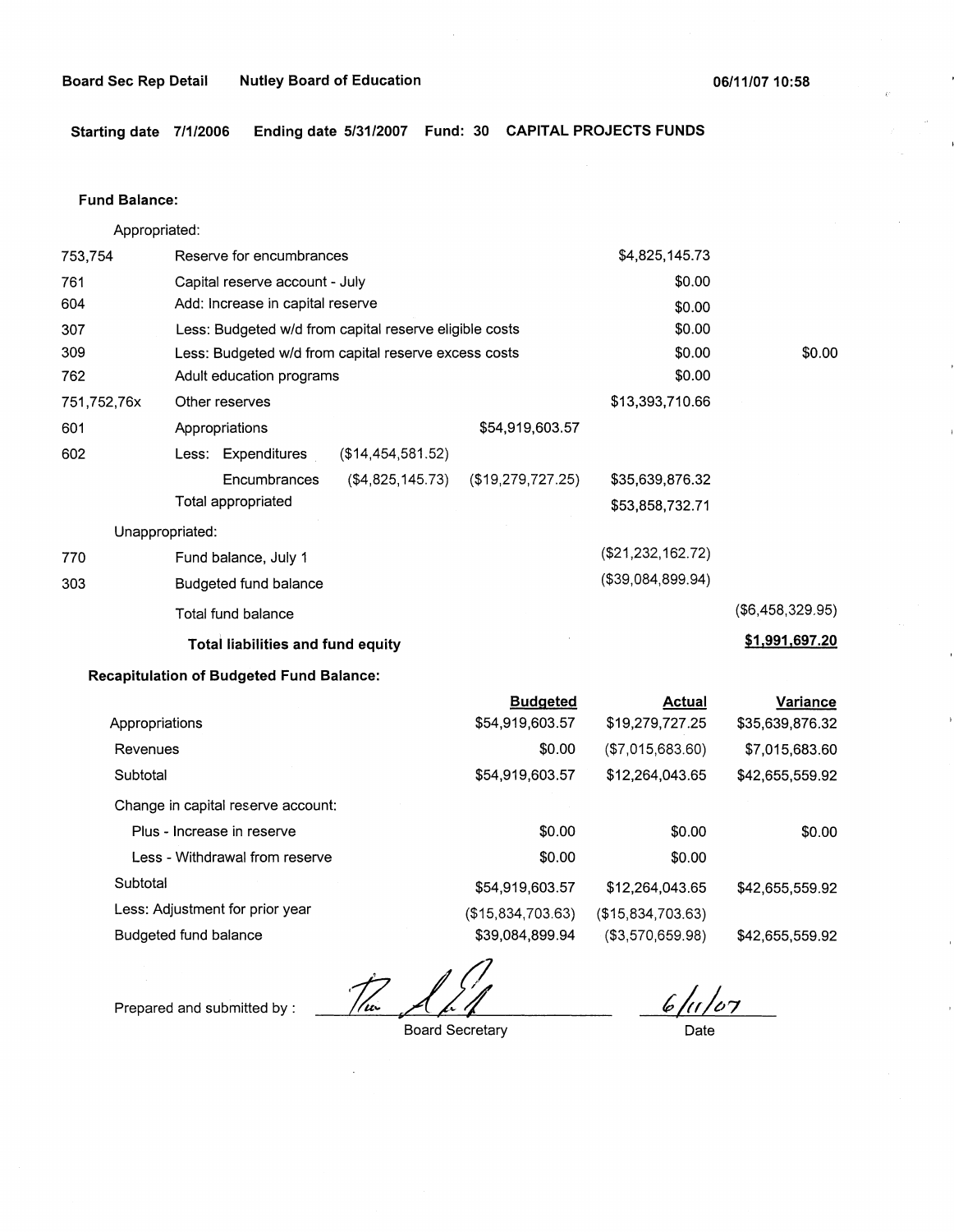#### **Board Sec Rep Detail Nutley Board of Education**

 $\sim 1$ 

**Starting date 7/1/2006 Ending date 5/31/2007 Fund: 40 DEBT SERVICE FUNDS** 

## **Assets and Resources**

| Assets:  |                                             |                  |               |
|----------|---------------------------------------------|------------------|---------------|
| 101      | Cash in bank                                |                  | (\$21,779.38) |
|          | 102 - 106 Cash Equivalents                  |                  | \$0.00        |
| 111      | Investments                                 |                  | \$0.00        |
| 116      | Capital Reserve Account                     |                  | \$0.00        |
| 121      | Tax levy Receivable                         |                  | \$0.00        |
|          | Accounts Receivable:                        |                  |               |
| 132      | Interfund                                   | \$21,747.60      |               |
| 141      | Intergovernmental - State                   | \$0.00           |               |
| 142      | Intergovernmental - Federal                 | \$0.00           |               |
| 143      | Intergovernmental - Other                   | \$0.00           |               |
| 153, 154 | Other (net of estimated uncollectable of \$ | \$0.00           | \$21,747.60   |
|          | Loans Receivable:                           |                  |               |
| 131      | Interfund                                   | \$0.00           |               |
| 151, 152 | Other (Net of estimated uncollectable of \$ | \$0.00           | \$0.00        |
|          | <b>Other Current Assets</b>                 |                  | \$0.00        |
|          | <b>Resources:</b>                           |                  |               |
| 301      | <b>Estimated revenues</b>                   | \$1,279,362.00   |               |
| 302      | Less revenues                               | (\$1,279,329.00) | \$33.00       |
|          | <b>Total assets and resources</b>           |                  | \$1.22        |
|          | <b>Liabilities and fund equity</b>          |                  |               |
|          | <b>Liabilities:</b>                         |                  |               |
| 101      | Cash in bank                                |                  | (\$21,779.38) |
| 411      | Intergovernmental accounts payable - state  |                  | \$0.00        |
| 421      | Accounts payable                            |                  | \$0.00        |
| 431      | Contracts payable                           |                  | \$0.00        |
| 451      | Loans payable                               |                  | \$0.00        |
| 481      | Deferred revenues                           |                  | \$0.00        |
|          | Other current liabilities                   |                  | \$0.00        |
|          | <b>Total liabilities</b>                    |                  | \$0.00        |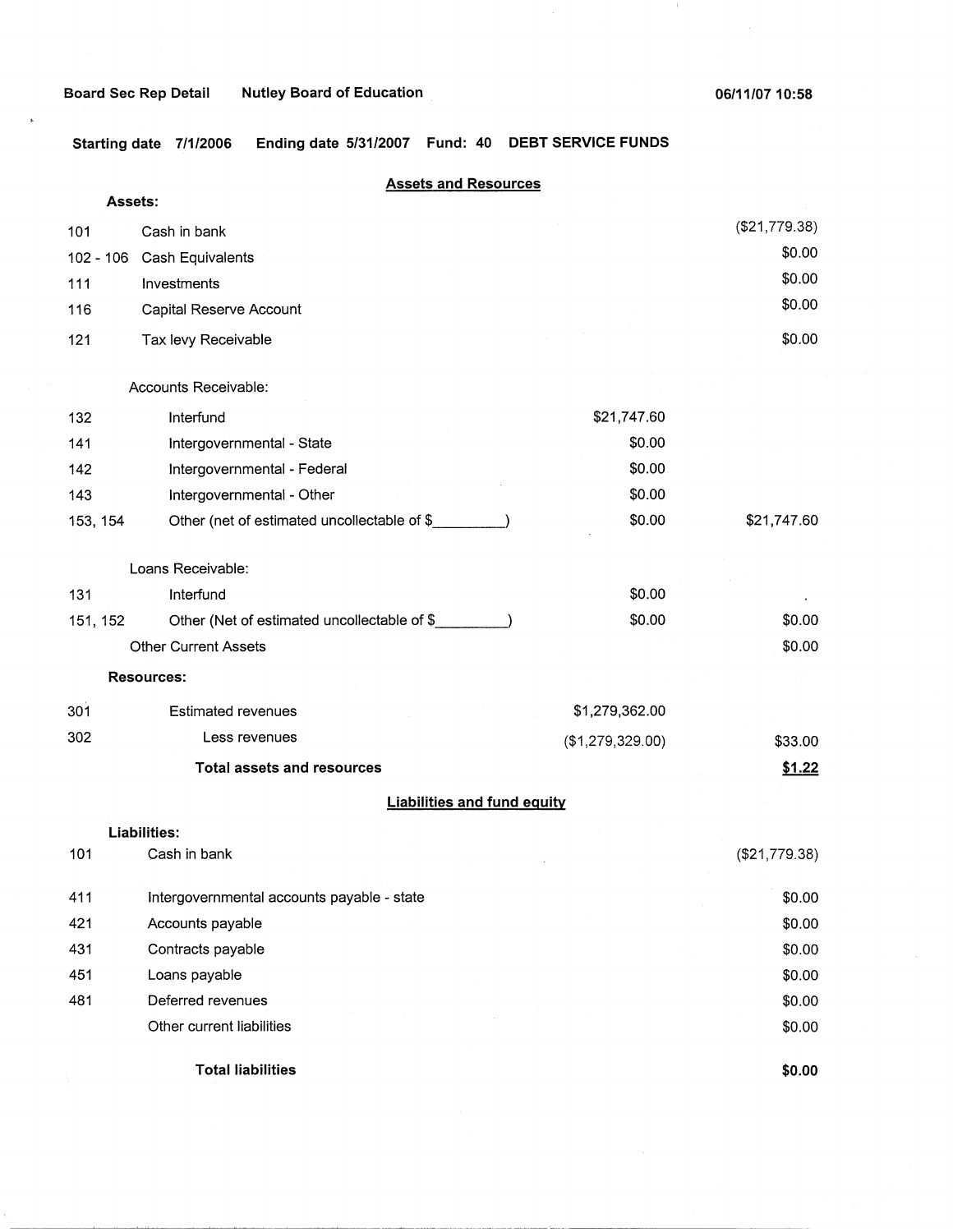**Starting date 7/1/2006 Ending date 5/31/2007 Fund: 40 DEBT SERVICE FUNDS** 

#### **Fund Balance:**

753,754 761 604 Appropriated: Reserve for encumbrances Capital reserve account - July Add: Increase in capital reserve 307 309 762 751,752,76x 601 Less: Budgeted w/d from capital reserve eligible costs Less: Budgeted w/d from capital reserve excess costs Adult education programs 602 770 303 Other reserves Appropriations Less: Expenditures Encumbrances Total appropriated Unappropriated: Fund balance, July 1 Budgeted fund balance Total fund balance (\$1,294,616.00) \$0.00 **Total liabilities and fund equity**  \$1,294,617.00 (\$1,294,616.00) \$0.00 \$0.00 \$0.00 \$0.00 \$0.00 \$0.00 \$0.00 \$1.00 \$1.00 \$15,254.72 (\$15,255.00) \$0.00 \$0.72 **\$0.72** 

## **Recapitulation of Budgeted Fund Balance:**

|                                    | <b>Budgeted</b>  | <b>Actual</b>    | Variance  |
|------------------------------------|------------------|------------------|-----------|
| Appropriations                     | \$1,294,617.00   | \$1,294,616.00   | \$1.00    |
| Revenues                           | (\$1,279,362.00) | (\$1,279,329.00) | (\$33.00) |
| Subtotal                           | \$15,255.00      | \$15,287.00      | (\$32.00) |
| Change in capital reserve account: |                  |                  |           |
| Plus - Increase in reserve         | \$0.00           | \$0.00           | \$0.00    |
| Less - Withdrawal from reserve     | \$0.00           | \$0.00           |           |
| Subtotal                           | \$15,255.00      | \$15,287.00      | (\$32.00) |
| Less: Adjustment for prior year    | \$0.00           | \$0.00           |           |
| Budgeted fund balance              | \$15,255.00      | \$15,287.00      | (\$32.00) |

Prepared and submitted by :

Board Secretary

 $6/10/07$ 

Date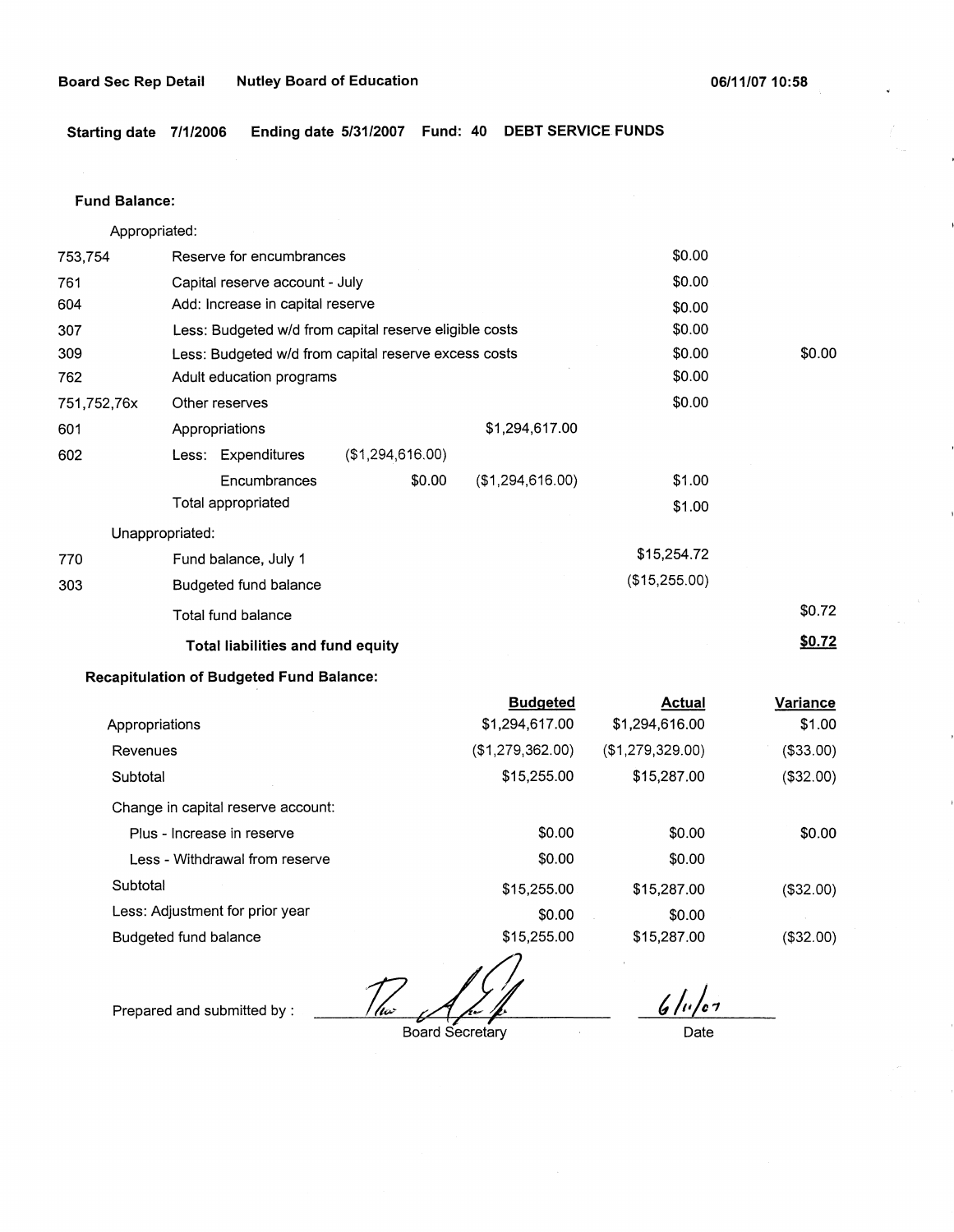$\mathbb{Q}$ 

 $\pm$ 

**Starting date 7/1/2006 Ending date 5/31/2007 Fund: 50 ENTERPRISE FUND** 

## **Assets and Resources**

| Assets:     |                                             |                |                  |
|-------------|---------------------------------------------|----------------|------------------|
| 101         | Cash in bank                                |                | (\$122,023.09)   |
| $102 - 106$ | Cash Equivalents                            |                | \$592.00         |
| 111         | Investments                                 |                | \$0.00           |
| 116         | Capital Reserve Account                     |                | \$0.00           |
| 121         | Tax levy Receivable                         |                | \$0.00           |
|             | Accounts Receivable:                        |                |                  |
| 132         | Interfund                                   | \$0.00         |                  |
| 141         | Intergovernmental - State                   | \$4,792.02     |                  |
| 142         | Intergovernmental - Federal                 | (\$5,887.30)   |                  |
| 143         | Intergovernmental - Other                   | \$468.72       |                  |
| 153, 154    | Other (net of estimated uncollectable of \$ | \$8,146.72     | \$7,520.16       |
|             | Loans Receivable:                           |                |                  |
| 131         | Interfund                                   | \$0.00         |                  |
| 151, 152    | Other (Net of estimated uncollectable of \$ | \$0.00         | \$0.00           |
|             | <b>Other Current Assets</b>                 |                | \$15,874.03      |
|             | <b>Resources:</b>                           |                |                  |
| 301         | <b>Estimated revenues</b>                   | \$0.00         |                  |
| 302         | Less revenues                               | (\$582,269.16) | (\$582,269.16)   |
|             | <b>Total assets and resources</b>           |                | ( \$680, 306.06) |
|             | <b>Liabilities and fund equity</b>          |                |                  |
|             | Liabilities:                                |                |                  |
| 101         | Cash in bank                                |                | (\$122,023.09)   |
| 411         | Intergovernmental accounts payable - state  |                | \$0.00           |
| 421         | Accounts payable                            |                | \$0.00           |
| 431         | Contracts payable                           |                | \$0.00           |
| 451         | Loans payable                               |                | \$0.00           |
| 481         | Deferred revenues                           |                | \$0.00           |
|             | Other current liabilities                   |                | \$32,116.50      |
|             | <b>Total liabilities</b>                    |                | \$32,116.50      |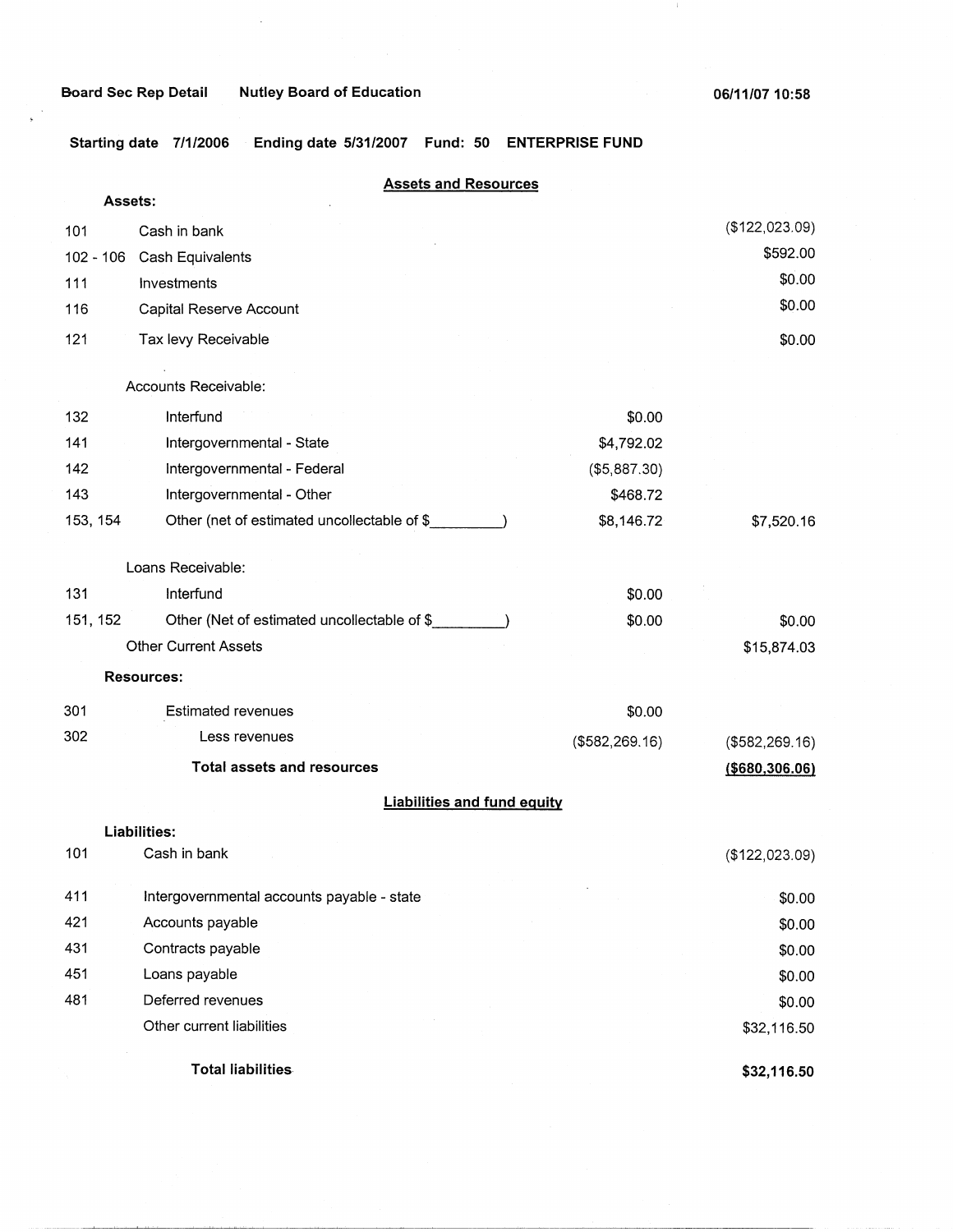**Starting date 7/1/2006 Ending date 5/31/2007 Fund: 50 ENTERPRISE FUND** 

#### **Fund Balance:**

753,754 761 604 Appropriated: Reserve for encumbrances Capital reserve account - July Add: Increase in capital reserve 307 309 762 751,752,76x 601 Less: Budgeted w/d from capital reserve eligible costs Less: Budgeted w/d from capital reserve excess costs Adult education programs 602 770 303 Other reserves Appropriations Less: Expenditures **Encumbrances** Total appropriated Unappropriated: Fund balance, July 1 Budgeted fund balance Total fund balance (\$763,029.19) (\$106,362.03) \$984,247.43 (\$869,391.22) **Total liabilities and fund equity Recapitulation of Budgeted Fund Balance:**  Appropriations Revenues **Subtotal** Change in capital reserve account: Plus - Increase in reserve **Budgeted**  \$984,247.43 \$0.00 \$984,247.43 \$0.00 \$106,362.03 \$0.00 \$0.00 \$0.00 \$0.00 \$0.00 \$0.00 \$114,856.21 \$221,218.24 \$23,543.13 (\$957,183.93) **Actual** \$869,391.22 (\$582,269.16) \$287,122.06 \$0.00 \$0.00 (\$712,422.56) **(\$680,306.06) Variance**  \$114,856.21 \$582,269.16 \$697,125.37 \$0.00

Less - Withdrawal from reserve **Subtotal** Less: Adjustment for prior year Budgeted fund balance \$0.00 \$984,247.43 (\$27,063.50) \$957,183.93 \$0.00 \$287,122.06 (\$27,063.50) \$260,058.56 \$697,125.37 \$697,125.37

 $\frac{1}{\sqrt{\frac{2}{1}}\sqrt{\frac{2}{1}}}}$ 

Board Secretary

*?)~/47* 

Date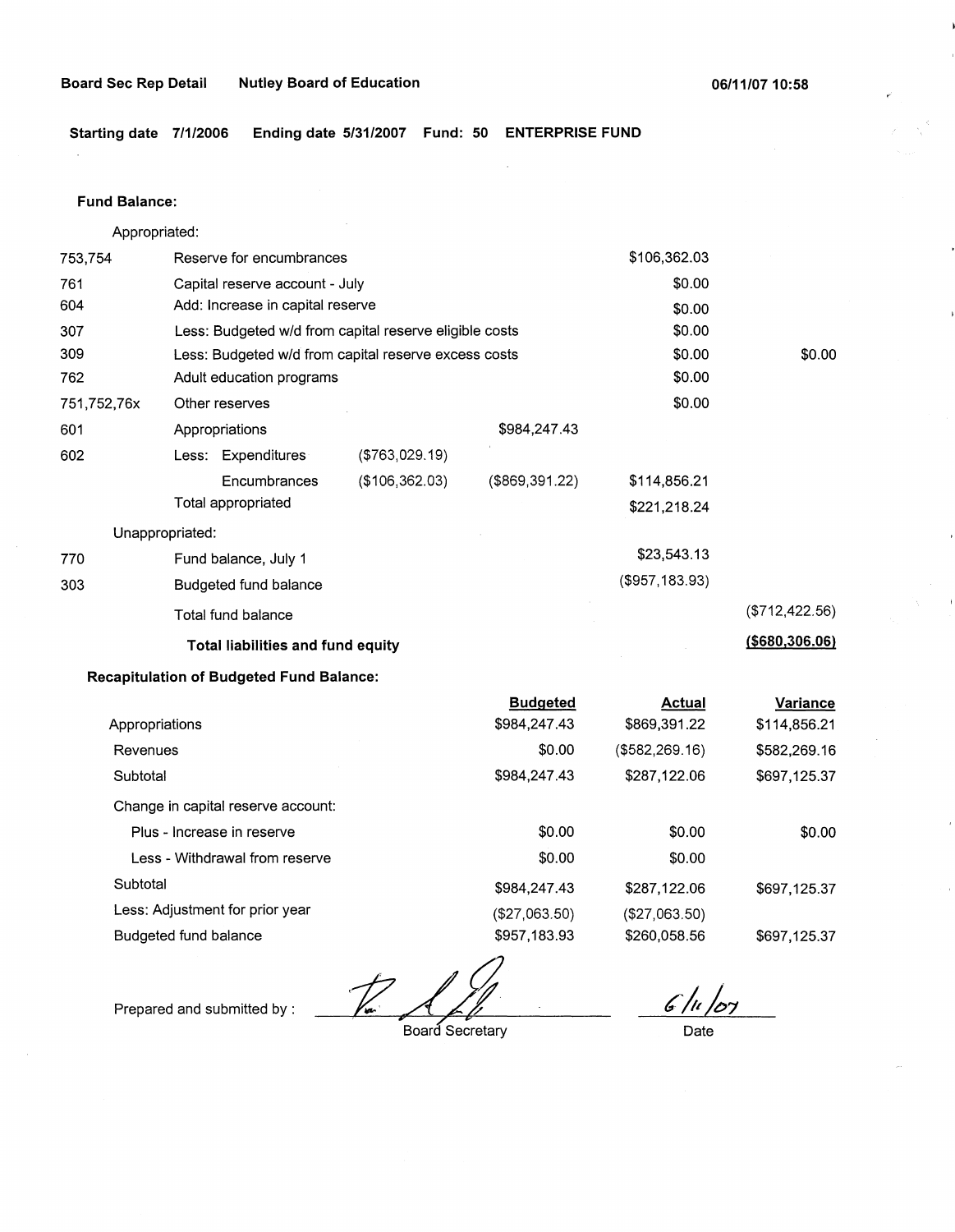$\Delta_{\rm g}$  $\ddot{\phantom{a}}$ 

 $\bar{\mathcal{A}}$ 

, **Board Sec Rep Detail Nutley Board of Education** 

 $\sim$ 

 $\mathcal{A}_{\mathcal{A}}$ 

**Starting date 7/1/2006 Ending date 5/31/2007 Fund: 55 EXTENDED DAY** 

| Assets:<br>\$111,425.19<br>101<br>Cash in bank<br>\$500.00<br>102 - 106<br>Cash Equivalents<br>\$0.00<br>Investments<br>111<br>\$0.00<br>116<br>Capital Reserve Account<br>\$0.00<br>121<br>Tax levy Receivable<br>Accounts Receivable:<br>132<br>Interfund<br>\$38,836.94<br>\$0.00<br>141<br>Intergovernmental - State<br>\$0.00<br>Intergovernmental - Federal<br>142<br>Intergovernmental - Other<br>\$0.00<br>143<br>Other (net of estimated uncollectable of \$<br>\$0.00<br>\$38,836.94<br>153, 154<br>Loans Receivable:<br>\$0.00<br>131<br>Interfund<br>Other (Net of estimated uncollectable of \$<br>\$0.00<br>\$0.00<br>151, 152<br>Other Current Assets<br>\$0.00<br><b>Resources:</b><br>\$0.00<br>301<br><b>Estimated revenues</b><br>302<br>Less revenues<br>( \$594, 518.49)<br>(\$594,518.49)<br><b>Total assets and resources</b><br>( \$443, 756.36)<br><b>Liabilities and fund equity</b><br>Liabilities: | <b>Assets and Resources</b> |  |  |  |
|--------------------------------------------------------------------------------------------------------------------------------------------------------------------------------------------------------------------------------------------------------------------------------------------------------------------------------------------------------------------------------------------------------------------------------------------------------------------------------------------------------------------------------------------------------------------------------------------------------------------------------------------------------------------------------------------------------------------------------------------------------------------------------------------------------------------------------------------------------------------------------------------------------------------------------|-----------------------------|--|--|--|
|                                                                                                                                                                                                                                                                                                                                                                                                                                                                                                                                                                                                                                                                                                                                                                                                                                                                                                                                |                             |  |  |  |
|                                                                                                                                                                                                                                                                                                                                                                                                                                                                                                                                                                                                                                                                                                                                                                                                                                                                                                                                |                             |  |  |  |
|                                                                                                                                                                                                                                                                                                                                                                                                                                                                                                                                                                                                                                                                                                                                                                                                                                                                                                                                |                             |  |  |  |
|                                                                                                                                                                                                                                                                                                                                                                                                                                                                                                                                                                                                                                                                                                                                                                                                                                                                                                                                |                             |  |  |  |
|                                                                                                                                                                                                                                                                                                                                                                                                                                                                                                                                                                                                                                                                                                                                                                                                                                                                                                                                |                             |  |  |  |
|                                                                                                                                                                                                                                                                                                                                                                                                                                                                                                                                                                                                                                                                                                                                                                                                                                                                                                                                |                             |  |  |  |
|                                                                                                                                                                                                                                                                                                                                                                                                                                                                                                                                                                                                                                                                                                                                                                                                                                                                                                                                |                             |  |  |  |
|                                                                                                                                                                                                                                                                                                                                                                                                                                                                                                                                                                                                                                                                                                                                                                                                                                                                                                                                |                             |  |  |  |
|                                                                                                                                                                                                                                                                                                                                                                                                                                                                                                                                                                                                                                                                                                                                                                                                                                                                                                                                |                             |  |  |  |
|                                                                                                                                                                                                                                                                                                                                                                                                                                                                                                                                                                                                                                                                                                                                                                                                                                                                                                                                |                             |  |  |  |
|                                                                                                                                                                                                                                                                                                                                                                                                                                                                                                                                                                                                                                                                                                                                                                                                                                                                                                                                |                             |  |  |  |
|                                                                                                                                                                                                                                                                                                                                                                                                                                                                                                                                                                                                                                                                                                                                                                                                                                                                                                                                |                             |  |  |  |
|                                                                                                                                                                                                                                                                                                                                                                                                                                                                                                                                                                                                                                                                                                                                                                                                                                                                                                                                |                             |  |  |  |
|                                                                                                                                                                                                                                                                                                                                                                                                                                                                                                                                                                                                                                                                                                                                                                                                                                                                                                                                |                             |  |  |  |
|                                                                                                                                                                                                                                                                                                                                                                                                                                                                                                                                                                                                                                                                                                                                                                                                                                                                                                                                |                             |  |  |  |
|                                                                                                                                                                                                                                                                                                                                                                                                                                                                                                                                                                                                                                                                                                                                                                                                                                                                                                                                |                             |  |  |  |
|                                                                                                                                                                                                                                                                                                                                                                                                                                                                                                                                                                                                                                                                                                                                                                                                                                                                                                                                |                             |  |  |  |
|                                                                                                                                                                                                                                                                                                                                                                                                                                                                                                                                                                                                                                                                                                                                                                                                                                                                                                                                |                             |  |  |  |
|                                                                                                                                                                                                                                                                                                                                                                                                                                                                                                                                                                                                                                                                                                                                                                                                                                                                                                                                |                             |  |  |  |
|                                                                                                                                                                                                                                                                                                                                                                                                                                                                                                                                                                                                                                                                                                                                                                                                                                                                                                                                |                             |  |  |  |
|                                                                                                                                                                                                                                                                                                                                                                                                                                                                                                                                                                                                                                                                                                                                                                                                                                                                                                                                |                             |  |  |  |
|                                                                                                                                                                                                                                                                                                                                                                                                                                                                                                                                                                                                                                                                                                                                                                                                                                                                                                                                |                             |  |  |  |
|                                                                                                                                                                                                                                                                                                                                                                                                                                                                                                                                                                                                                                                                                                                                                                                                                                                                                                                                |                             |  |  |  |

| 411 | Intergovernmental accounts payable - state | \$0.00       |
|-----|--------------------------------------------|--------------|
| 421 | Accounts payable                           | \$432.48     |
| 431 | Contracts payable                          | \$0.00       |
| 451 | Loans payable                              | \$0.00       |
| 481 | Deferred revenues                          | \$0.00       |
|     | Other current liabilities                  | \$183,840.66 |
|     | <b>Total liabilities</b>                   | \$184,273.14 |